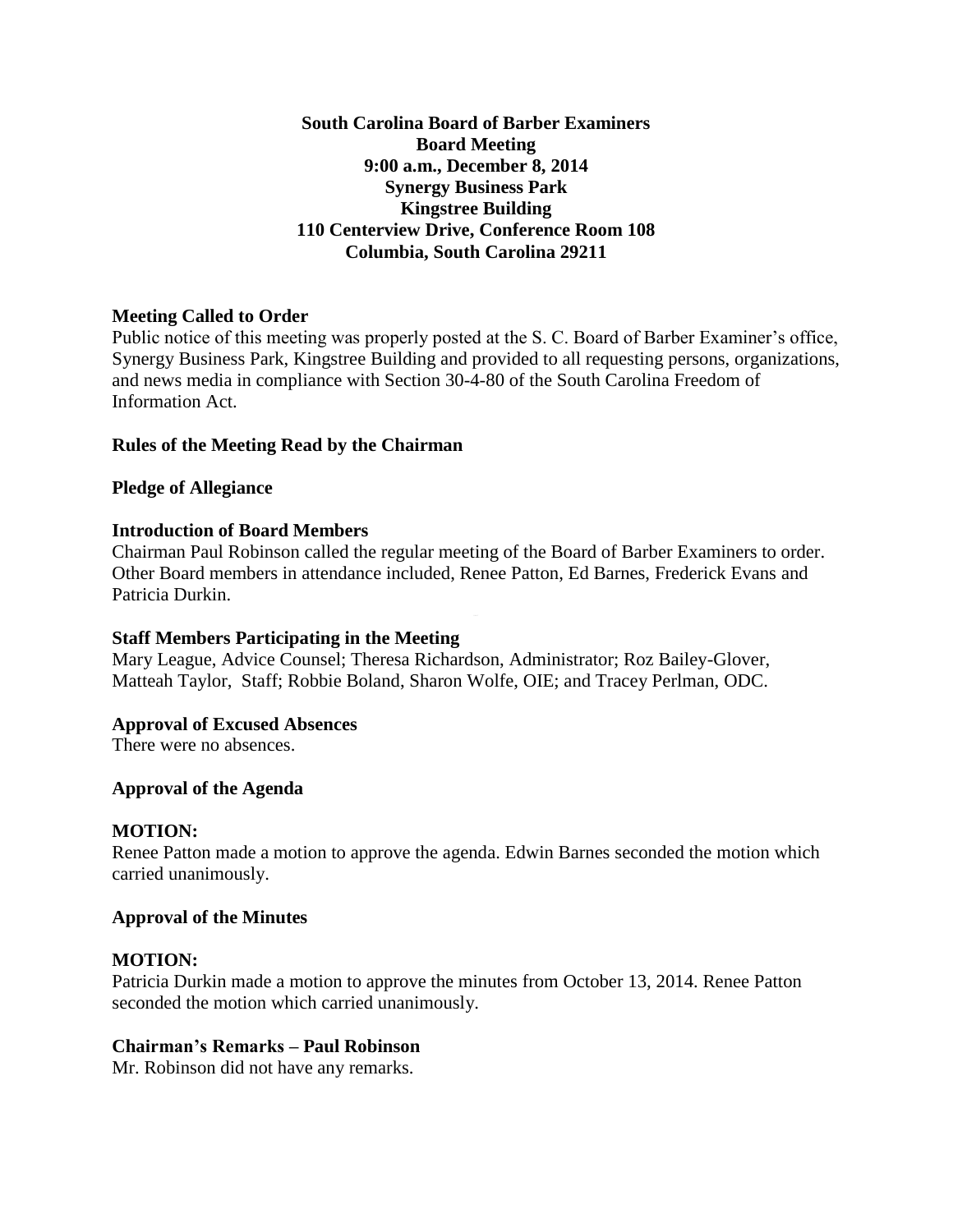### **OJT Hourly Curriculum**

In the previous board meeting, there were discussions about the additional 420 curriculum hours for OJT students. Mr. Robinson recommended that the OJT instructors gear the additional 420 curriculum hours towards sanitation, sciences, and shaving for studies towards the examination. Edwin Barnes explained the additional 420 hours were assigned by the OJT instructor as they felt necessary. Mr. Robinson expressed that was the case in the past but it appears that the OJT students are the ones failing the examinations in the areas mentioned.

## **MOTION:**

Renee Patton made a motion for the 420 hours to be geared towards Bacteriology, Shaving, Permanent Waving, Anatomy and Physiology, Chemical Hair Relaxing, Hair Coloring and Chemistry. Patricia Durkin seconded the motion which carried unanimously.

## **Administrator Remarks – Theresa Richardson, Administrator**

### **OIE Report – Sharon Wolfe**

The OIE case report is from January 1, 2014 through December 1, 2014. There were a total of 16 closed cases, 8 cases were do not open, 2 were pending Board action, none were pending IRC, and 2 were pending criminal court action for a total of 28 cases. There were 38 alleged issues, 1 was unknown, 7 cases were allowing unlicensed person to practice, 2 were criminal convictions, 4 cases were failure to maintain/provide records, 2 cases were fraud in obtaining license or credentials, 1 case was non compliance with statutes and regulation, 8 cases fell under other (not classified), 12 cases were unlicensed practice and 1 case was unprofessional conduct for a total of 38 cases.

# **IRC Report – Sharon Wolfe**

There was not an IRC report.

### **ODC Report – Tracey Perlman**

As of December 1, 2014 there were 12 open cases, 6 pending action cases, 1 pending CA/MOA, 5 pending hearing cases, and as of September 24, 2014, 14 cases were closed.

### **Inspection Report – Robbie Boland**

As of October 2014 there were 98 shops attempted to be inspected, 25 of those shops were not opened for business at the time of inspection, and 73 shops were actually inspected. In November 2014 there were 48 shops attempted for inspection, 13 of those shops were not opened for business at the time of inspection, and 35 shops were actually inspected. There were a total of 992 shops to be inspected for the year 2014; 269 of those shops were not opened at the time of the inspection, and 723 of those shops were physically inspected. There were a total of 1,458 active shops for the year of 2014.

### **Budget – September and October 2014**

**Old Business**

**Proposed Changes to Practice Act**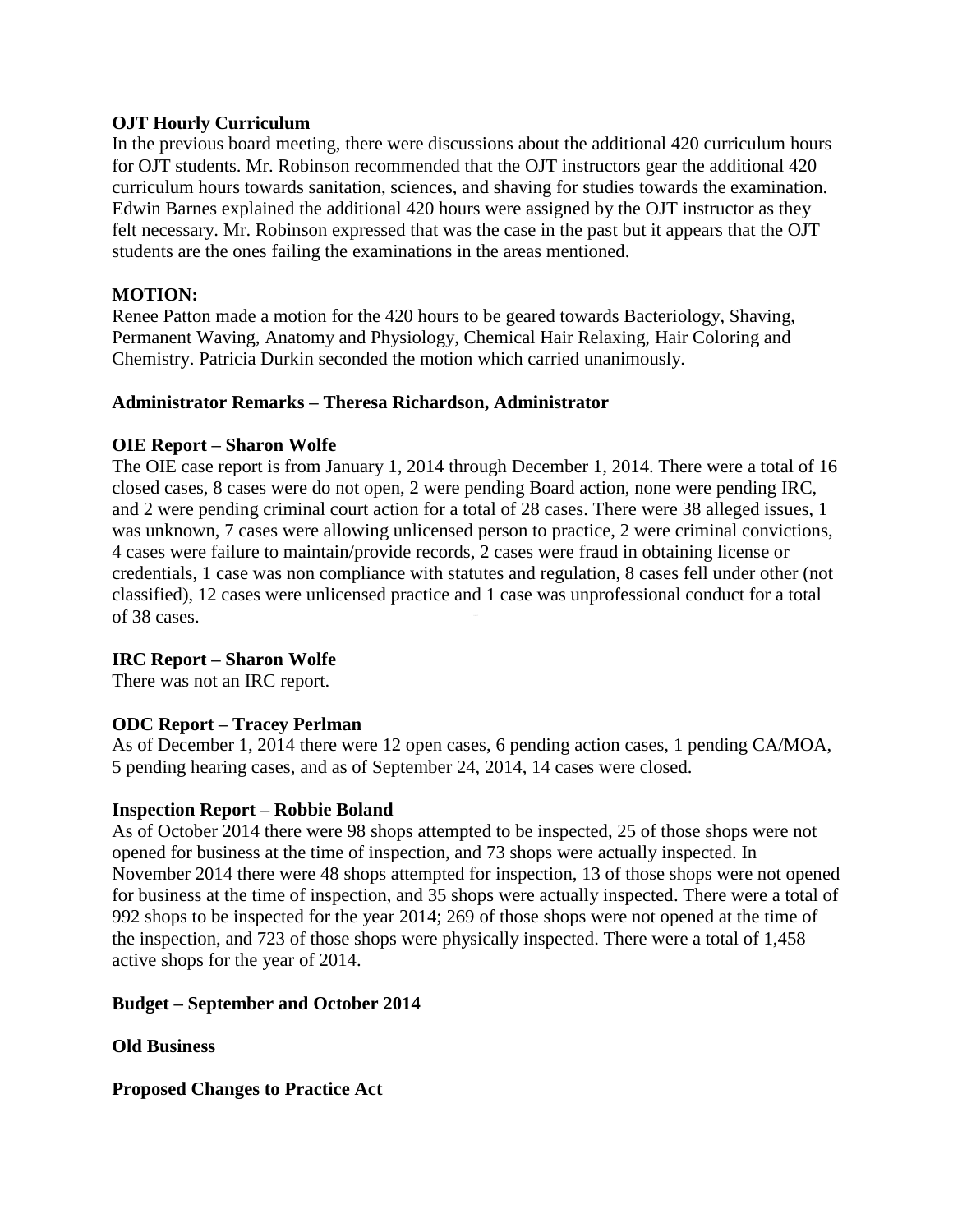The South Carolina Code of Laws Section 40-7-350 is in reference to the language of barber colleges. A proposed change to the Practice Act is referring to post-secondary institutions. This issue was recently brought to the Board's attention by Leonard Pelzer, of the Barber Tech Academy. Mr. Pelzer received a letter from the US Department of Education which made reference to Title IV funding. Mr. Pelzer attempted to garner support from the Board in a written statement to include the definition of a post-secondary institution.

It is being suggested that the Board revise the South Carolina Code of Laws Section 40-7-350 to reflect the definition of a post-secondary institution so the Title IV funding would be afforded to qualified schools. The removal of the language that is no longer used would be helpful for the receipt of the Title IV funding.

Dr. Evans provided an explanation pertaining to the usage of "school" instead of using "college" in the school's name. Dr. Evans stated on October 6, 2011 a statement was released through an Attorney General's opinion from the Commission of Higher Education in reference to using the language of post-secondary institutions. The Commission of Higher Education is the regulatory authority to state that a non-public institution is a post-secondary institution or not. Board members cannot lobby but it is necessary to know if the Board members agree with the language that has been developed.

Another section that needs to be revised, for language purposes is, to explain before a Registered Barber and/or a Master Hair Care Specialist can become an instructor they must be a practicing Barber for at least 3 years. This does not include the time spent in school or the time as an apprentice.

## **MOTION:**

Renee Patton made a motion to accept the changes as stated. Edwin Barnes seconded the motion which carried unanimously.

### **New Business**

### **Review for Consideration of the Revised CIBs**

There are a few changes for the Master Hair Care Specialist examination. Ms. Richardson contacted PCS to verify the exact changes. The current practical examination consists of set-up and client protection of 10 minutes each; the shaving component is 20 minutes, hair lightening and coloring is 20 minutes, chemical relaxing is 25 minutes. In the updated CIB the virgin hair lightening & coloring and retouch component will be 20 minutes at 2-10 minute segments, the relaxing virgin and retouch component will be 20 minutes each, and shaving component will be untimed. Additional services include the basic facial at 10 minutes, blow drying at 15 minutes, and thermal styling at 10 minutes.

The Board stated the live shave should have a 30 minute time limit. The implementation of the new CIB is set for February 1, 2015.

### **MOTION:**

Renee Patton made a motion to accept the changes to the CIB with the implementation of the shaving component being timed. Edwin Barnes seconded the motion which carried unanimously.

### **Review for Consideration of School Opening**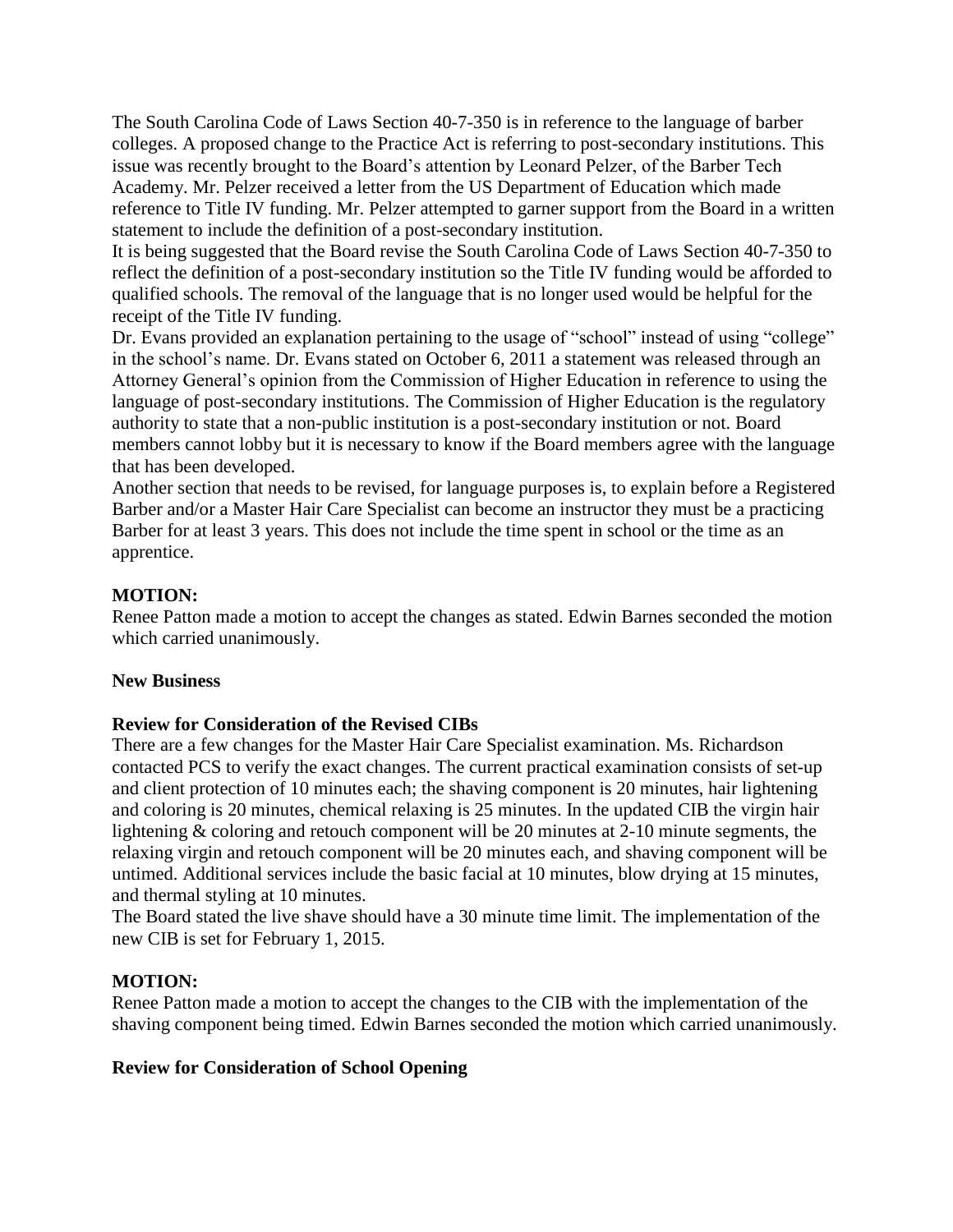Melissa Jones-Horton appeared before the Board seeking approval of Unique Hair Design, The School. The discussion included but was not limited to the school opening. Ms. Jones-Horton's planned opening date was January 10, 2015. James Scott will be the lead instructor and Adreal Gaston will be the secondary instructor. Unique Hair Design, The School will be housed in a 2 story building. The advanced students will be instructed on the second level. Ms. Jones-Horton has 2 substitute instructors lined up. Ms. Jones-Horton will be conducting a lot of advertising, marketing and promotion of the school. Ms. Jones-Horton was informed that she needs to make sure the students are never left alone.

# **MOTION:**

Dr. Evans made a motion to approve the provisional inspection for Unique Hair Design. Patricia Durkin seconded the motion which carried unanimously.

## **Review for Consideration of Licensure with Background Report**

Jerry Roach appeared before the Board seeking approval of the reinstatement of his registered barber license. Discussion included but was not limited to the explanation pertaining to his criminal background history. The violation occurred in a barber shop where Mr. Roach was employed and was in the vicinity of a school. Mr. Roach does not plan to return to that particular barber shop. The shop owner was not aware of Mr. Roach's criminal activities in his establishment. Mr. Roach was incarcerated from October 2012 to April 2014. Mr. Roach is on parole until April 2016.

## **MOTION:**

Renee Patton made a motion to approve the reinstatement of Jerry Roach's registered barber license with a 3-year probationary period. A SLED report is required to be submitted at the end of each year at Jerry Roach's expense. If any additional violations occur Jerry Roach's license will be immediately administratively suspended. Dr. Evans seconded the motion which carried unanimously.

Sergio Mealing appeared before the Board seeking approval of an upgrade from a Master Hair Care apprentice to Master Hair Care Specialist. Discussion included but was not limited to the explanation pertaining to his criminal background history. While incarcerated Mr. Mealing was afforded counseling. Mr. Mealing's violations did not occur in or near a barber shop. Mr. Mealing is not currently on probation or parole.

# **MOTION:**

Renee Patton made a motion for approval of the upgrade application with a 3 year probationary period. A SLED report is required to be submitted at the end of each year at Sergio Mealing's expense. If any additional violations occur Sergio Mealing's license will be immediately administratively suspended. Patricia Durkin seconded the motion which carried unanimously.

### **MOTION:**

Renee Patton made a motion for a break. Patricia Durkin seconded the motion which carried unanimously.

# **MOTION:**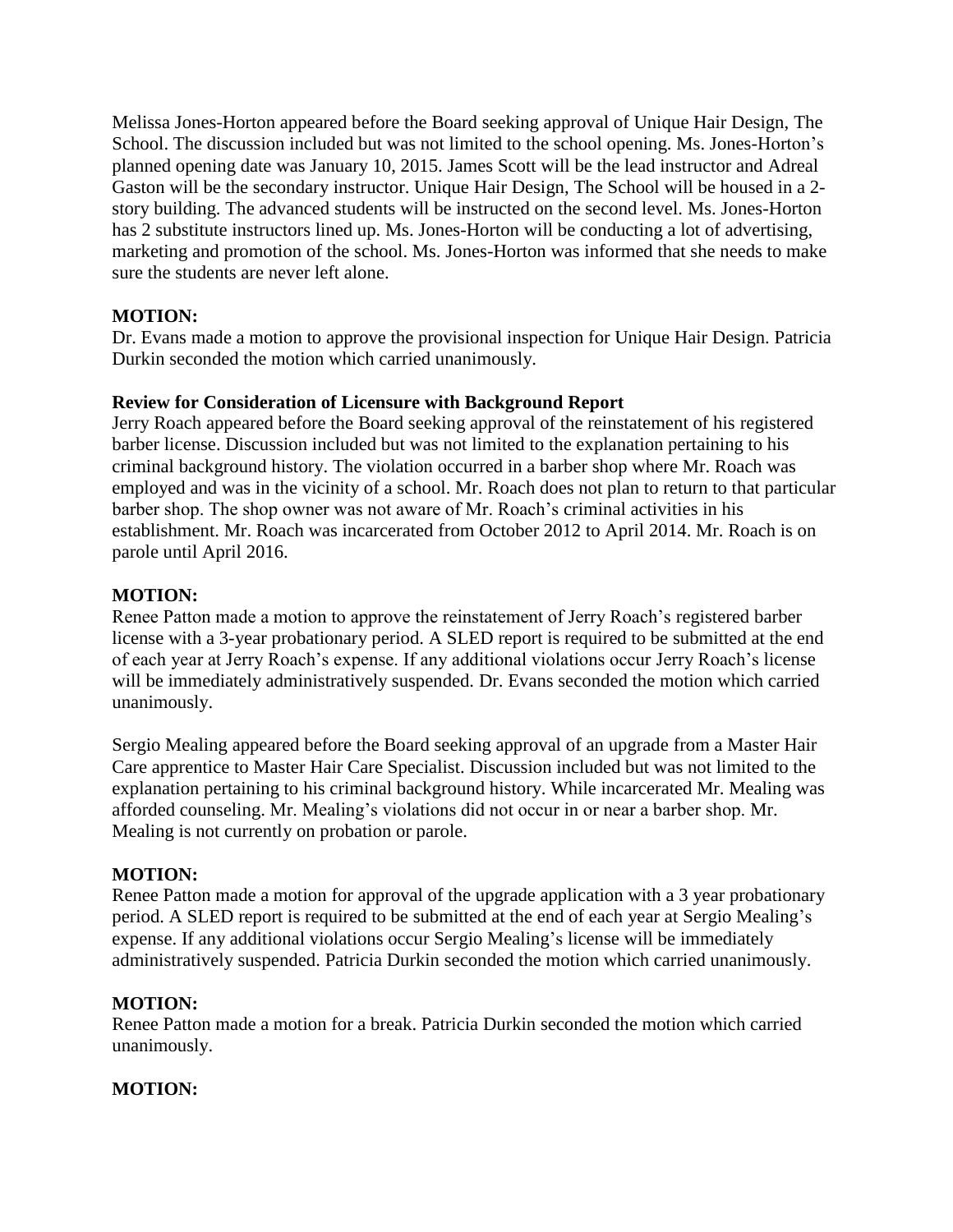Dr. Evans made a motion to return from the break to regular session. Renee Patton seconded the motion which carried unanimously.

### **Hearings**

### Frederick Griffin – BI 4553 (case 2013-39)

Frederick Griffin was the Barber Instructor at I'm Me Barber and Beauty Salon. On or about September 20, 2013 the barber shop was inspected. During the inspection, 7 months of student monthly hour records were found. The students' monthly hour reports were not properly kept and they were not submitted to the Board's office. The Board decided to continue the hearing in Frederick Griffin's absence.

Inspector, Raymond Lee was called as a witness. Mr. Lee explained after several attempts of trying to inspect the barber shop, he was finally able to get an answer to his phone call and Dale Azon Sulton, a barber student answered. Mr. Lee informed Mr. Sulton that he was on the way to conduct an inspection. When Mr. Lee arrived he found Mr. Sulton at the barber shop alone with his barber tools laid out ready to work. There were no clients in the shop at the time. Mr. Sulton was able to get in contact with Mr. Griffin to inform him of the inspection. Mr. Lee was able to speak with Mr. Griffin and Mr. Griffin informed Mr. Lee that he would be at the shop within 20 minutes. Mr. Griffin never showed up. Mr. Lee continued with the inspection of the salon in Mr. Griffin's absence. During the inspection Mr. Lee discussed the OJT hours with Mr. Sulton. Mr. Lee left 2 business cards, one with Mr. Sulton and one on Mr. Griffin's work station. Mr. Griffin never got in touch with Mr. Lee.

Administrator, Ms. Theresa Richardson, was called as a witness. Ms. Richardson informed the Board of the status of Mr. Griffin's license. Mr. Griffin's license expired June 30, 2013. Ms. Perlman explained the violations were brought against Mr. Griffin because he was conducting OJT training but the hours were not being properly kept or reported. Mr. Griffin did not have a current barber instructor's license. Mr. Griffin's barber shop, I'm Me Barber & Beauty Salon's license is current.

Ms. Perlman explained Mr. Griffin has violated South Carolina Code of Laws section 40-1-110 (1)(K) and South Carolina Code of Regulations section 17-11.

### **MOTION:**

Dr. Evans made a motion that the State proved its case against Frederick Griffin. Mr. Griffin was fined \$500 to be paid within 30-days and issued a public reprimand for the violation of not properly recording and reporting students' monthly hours. Frederick Griffin's license cannot be reinstated until the fine has been paid. Renee Patton seconded the motion which carried unanimously.

Mr. Robinson asked that an inspector return to I'm Me Barber & Beauty Salon to verify that Mr. Griffin is not working in the shop and that there are no current students receiving hours. If Mr. Griffin is found working as a Barber or Barber Instructor, a cease and desist will need to be issued.

### **Board Member Training**